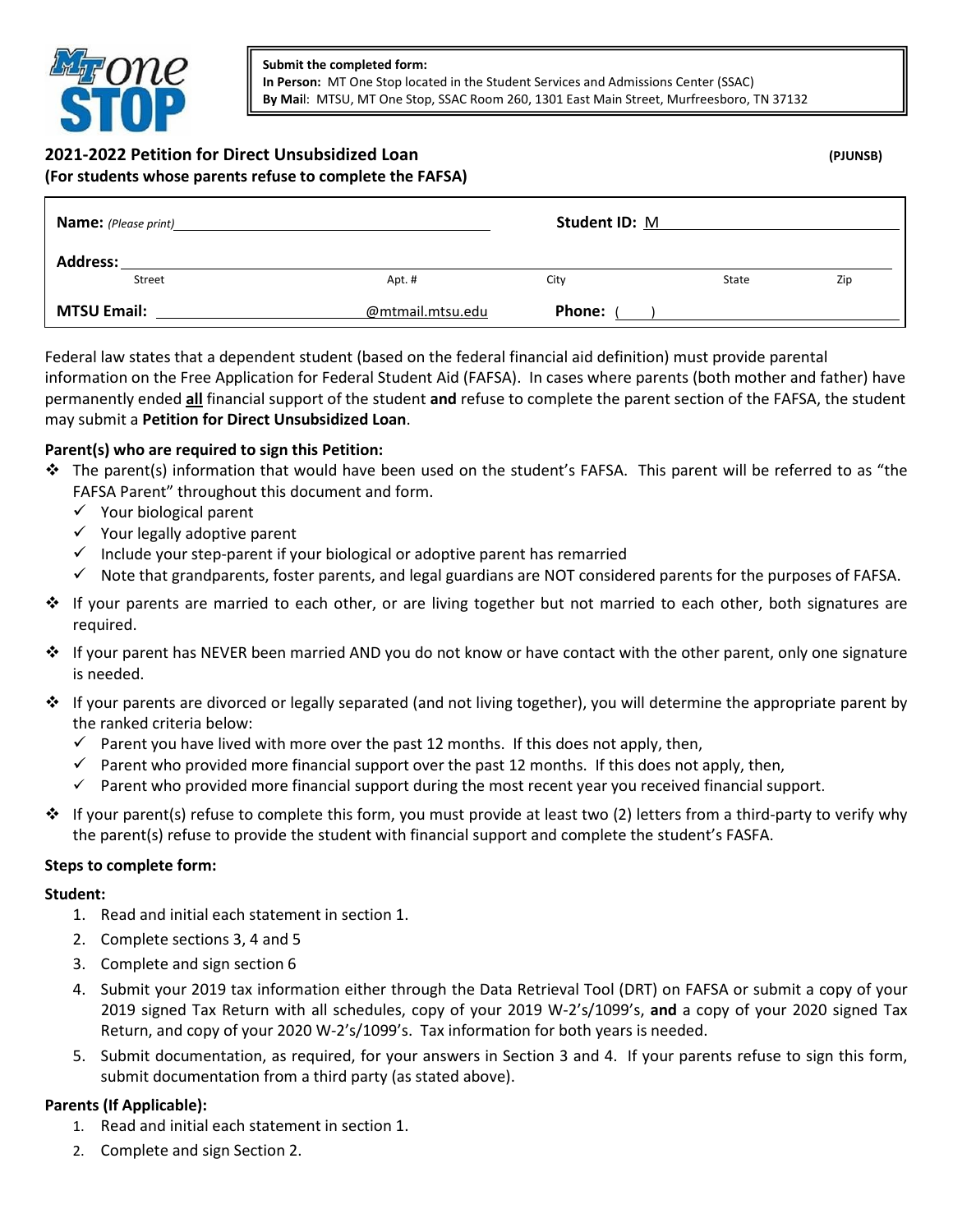|                                                                                                                                                                                           |                                   |                                                                                                                                                                                                                         | Page 2 of 3                                                                     |  |  |  |  |
|-------------------------------------------------------------------------------------------------------------------------------------------------------------------------------------------|-----------------------------------|-------------------------------------------------------------------------------------------------------------------------------------------------------------------------------------------------------------------------|---------------------------------------------------------------------------------|--|--|--|--|
|                                                                                                                                                                                           |                                   | Section 1: Parent and Student - Initial each statement below                                                                                                                                                            |                                                                                 |  |  |  |  |
| Parent                                                                                                                                                                                    | <b>Student</b>                    |                                                                                                                                                                                                                         |                                                                                 |  |  |  |  |
|                                                                                                                                                                                           |                                   | It is always in the student's best interest to submit a FAFSA with parents' income information.                                                                                                                         |                                                                                 |  |  |  |  |
|                                                                                                                                                                                           |                                   | Providing income and household information to FAFSA does not require parents to provide financial<br>support.                                                                                                           |                                                                                 |  |  |  |  |
|                                                                                                                                                                                           |                                   | The student will only be eligible for a Federal Direct Unsubsidized Loan if this petition is approved. The<br>interest rate 3.73% will begin accruing on the loan when it is disbursed and will continue to accrue even |                                                                                 |  |  |  |  |
|                                                                                                                                                                                           |                                   | when the student is not enrolled in school. (beginning July 1, 2021)                                                                                                                                                    |                                                                                 |  |  |  |  |
|                                                                                                                                                                                           |                                   | The amount of Federal Direct Unsubsidized Loan is limited to the annual grade level limit for dependent<br>students. (Freshman = $$5,500$ ; Sophomore = $$6,500$ ; Junior / Senior = $$7,500$ )                         |                                                                                 |  |  |  |  |
|                                                                                                                                                                                           |                                   | If approved, the student will not be eligible for desirable aid, including, but not limited to:                                                                                                                         |                                                                                 |  |  |  |  |
|                                                                                                                                                                                           |                                   | > Federal Pell Grants<br>> Federal Supplemental Educational Opportunity Grant (FSEOG)                                                                                                                                   | > Tennessee State Assistance Award (TSAA)                                       |  |  |  |  |
|                                                                                                                                                                                           |                                   | ▶ Federal Work Study                                                                                                                                                                                                    | ▶ Federal Direct Subsidized Loans<br>$\triangleright$ Federal Perkins Loans     |  |  |  |  |
|                                                                                                                                                                                           |                                   | > Federal TEACH Grant Program                                                                                                                                                                                           | Eederal Parent PLUS Loans                                                       |  |  |  |  |
|                                                                                                                                                                                           |                                   | > Tennessee Education Lottery Scholarship Program (TELS)                                                                                                                                                                | $\triangleright$ Financial need-based scholarships                              |  |  |  |  |
|                                                                                                                                                                                           |                                   | Section 2: Parent Certification (Signatures must be physical - no electronic signatures accepted)                                                                                                                       |                                                                                 |  |  |  |  |
| I certify that:                                                                                                                                                                           |                                   |                                                                                                                                                                                                                         |                                                                                 |  |  |  |  |
|                                                                                                                                                                                           |                                   | $\checkmark$ I refuse to provide income information and household information on the Federal Financial Aid application (FAFSA).                                                                                         |                                                                                 |  |  |  |  |
|                                                                                                                                                                                           |                                   | $\checkmark$ I (We) have stopped all financial support of my son or daughter has ended as of _____________(date), including, but not                                                                                    |                                                                                 |  |  |  |  |
| limited to:                                                                                                                                                                               |                                   |                                                                                                                                                                                                                         |                                                                                 |  |  |  |  |
|                                                                                                                                                                                           | $\triangleright$ Cash support     | $\triangleright$ Use of a vehicle                                                                                                                                                                                       |                                                                                 |  |  |  |  |
|                                                                                                                                                                                           | $\triangleright$ Health Insurance | $\triangleright$ Cell Phone plan                                                                                                                                                                                        |                                                                                 |  |  |  |  |
|                                                                                                                                                                                           | $\triangleright$ Auto Insurance   |                                                                                                                                                                                                                         | $\triangleright$ Claimed as a dependent on tax return for 2019 and future years |  |  |  |  |
|                                                                                                                                                                                           |                                   | $\triangleright$ Non-cash support, such as room & board, co-signor of any type of loan or housing lease                                                                                                                 |                                                                                 |  |  |  |  |
|                                                                                                                                                                                           |                                   | $\triangleright$ Educational assistance, such as tuition discounts, G.I. Bill, qualified tuition plans                                                                                                                  |                                                                                 |  |  |  |  |
|                                                                                                                                                                                           |                                   |                                                                                                                                                                                                                         |                                                                                 |  |  |  |  |
|                                                                                                                                                                                           |                                   | $\checkmark$ I will not provide any financial support in the future.                                                                                                                                                    |                                                                                 |  |  |  |  |
| √ The information provided is correct and true. If I am found to have knowingly or intentionally given false statements, I may                                                            |                                   |                                                                                                                                                                                                                         |                                                                                 |  |  |  |  |
|                                                                                                                                                                                           |                                   | be fined, sent to prison, or both.                                                                                                                                                                                      |                                                                                 |  |  |  |  |
|                                                                                                                                                                                           |                                   | $\checkmark$ I understand that this Petition impacts aid only at MTSU for the 2021-2022 academic year.                                                                                                                  |                                                                                 |  |  |  |  |
|                                                                                                                                                                                           |                                   |                                                                                                                                                                                                                         |                                                                                 |  |  |  |  |
|                                                                                                                                                                                           |                                   | Printed Name of Parent 1 (father/mother/stepparent)                                                                                                                                                                     | Printed Name of Parent 2 (father/mother/stepparent)                             |  |  |  |  |
|                                                                                                                                                                                           |                                   |                                                                                                                                                                                                                         |                                                                                 |  |  |  |  |
|                                                                                                                                                                                           |                                   |                                                                                                                                                                                                                         |                                                                                 |  |  |  |  |
| Signature                                                                                                                                                                                 |                                   | Signature<br>Date                                                                                                                                                                                                       | Date                                                                            |  |  |  |  |
| <b>Section 3: Student income</b>                                                                                                                                                          |                                   |                                                                                                                                                                                                                         |                                                                                 |  |  |  |  |
|                                                                                                                                                                                           |                                   | Did you file a 2019 tax return? □ Yes □ No                                                                                                                                                                              |                                                                                 |  |  |  |  |
| If you did not use the Data Retrieval Tool while submitting FAFSA, you must submit a signed copy of your 2019 Tax Return<br>➤<br>with all schedules and a copy of your 2019 W-2's/1099's. |                                   |                                                                                                                                                                                                                         |                                                                                 |  |  |  |  |
| ➤                                                                                                                                                                                         |                                   |                                                                                                                                                                                                                         |                                                                                 |  |  |  |  |
|                                                                                                                                                                                           |                                   |                                                                                                                                                                                                                         |                                                                                 |  |  |  |  |
| ➤                                                                                                                                                                                         |                                   | Were you employed in 2020? □ Yes □ No                                                                                                                                                                                   |                                                                                 |  |  |  |  |
| ► If yes, you must submit a copy of your 2020 signed Tax Return with all schedules and a copy of your 2020 W-2's/1099's.                                                                  |                                   |                                                                                                                                                                                                                         |                                                                                 |  |  |  |  |
| Are you currently employed for 2021? □ Yes □ No<br>➤                                                                                                                                      |                                   |                                                                                                                                                                                                                         |                                                                                 |  |  |  |  |
| ➤                                                                                                                                                                                         |                                   |                                                                                                                                                                                                                         |                                                                                 |  |  |  |  |
|                                                                                                                                                                                           |                                   |                                                                                                                                                                                                                         |                                                                                 |  |  |  |  |
|                                                                                                                                                                                           |                                   |                                                                                                                                                                                                                         |                                                                                 |  |  |  |  |
|                                                                                                                                                                                           |                                   |                                                                                                                                                                                                                         |                                                                                 |  |  |  |  |